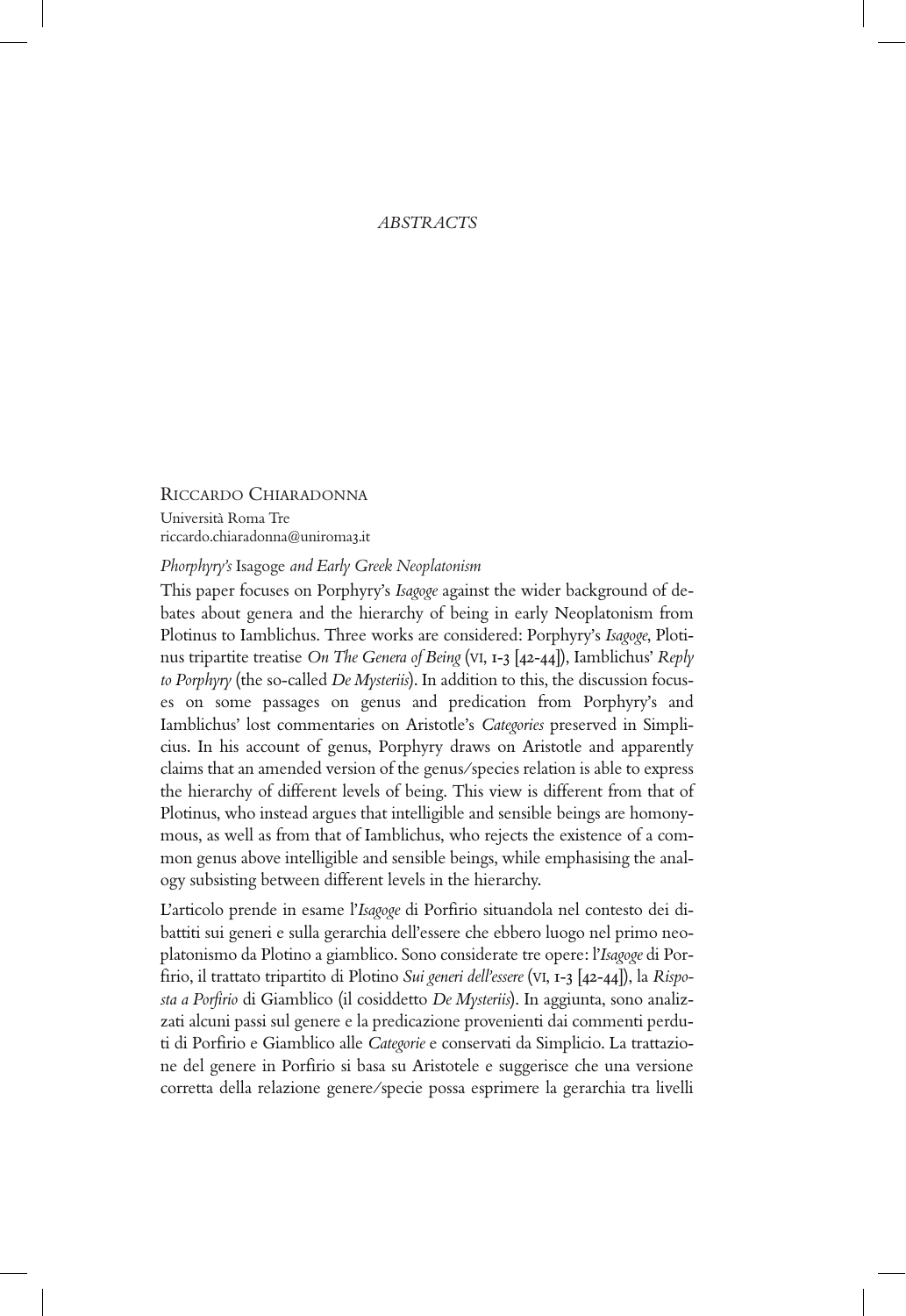diversi dell'essere. Questa posizione è diversa tanto da quella di Plotino, il quale sostiene che gli enti intelligibili e sensibili sono omonimi, quanto da quella di Giamblico, il quale respinge l'esistenza di un genere comune sovraordinato agli enti intelligibili e sensibili, ponendo insieme l'accento sull'analogia esistente tra i diversi livelli della gerarchia.

*Keywords* Porphyry, Plotinus, Iamblichus, Genus, *Isagoge*, Metaphysics

CHRISTOPHE ERISMANN

Universität Wien christophe.erismann@univie.ac.at

## BYRON MACDOUGALL

Brown University byron.macdougall@gmail.com

### *The Byzantine Reception of Porphyry's* Isagoge

Porphyry's *Isagoge* was an influential text in Byzantium, both commented upon by philosophers and utilized by theologians. This article discusses the main phases of the Byzantine reception of Porphyry's *Introduction* to the *Categories*, from the first commentary in Greek, written by Ammonius, to the end of the ninth century. This period covers the extensive commentaries produced in the Neoplatonic School of Alexandria, the appropriation of the content of the text by Christians theologians in Syria, Palestine and Sinai, and finally the exegesis of the treatise in post-Iconoclasm Constantinople. This article offers the first modern translation of Photius's *Amphilochia* 77, an essay in which the Patriarch discusses genera and species, as well as some remarks on the ontological particularism he defends.

L'*Isagoge* di Porfirio fu un testo che ebbe una profonda influenza a Bisanzio, dove fu commentato sia dai filosofi che dai teologi. Il presente articolo esamina le fasi principali della ricezione bizantina del testo introduttivo di Porfirio alle *Categorie* di Aristotele, a partire dal primo commento in greco, scritto da Ammonio, sino alla fine del IX secolo. Questo periodo copre gli ampi commenti redatti in seno alla scuola di Alessandria, la loro appropriazione e rielaborazione da parte dei teologi cristiani in Siria, Palestina e Sinai, e infine l'esegesi del trattato nella Costantinopoli post-iconoclastia. L'articolo inoltre offre la prima traduzione moderna della questione 77 dell'*Amphilochion* di Fozio, un saggio in cui il Patriarca discute i generi e le specie, oltre ad alcune osservazioni sul particolarismo ontologico che egli difende.

*Keywords* Byzantine Philosophy, Logic, Porphyry, Alexandria, Theodore of Raithu, Photius, Universals, Particularism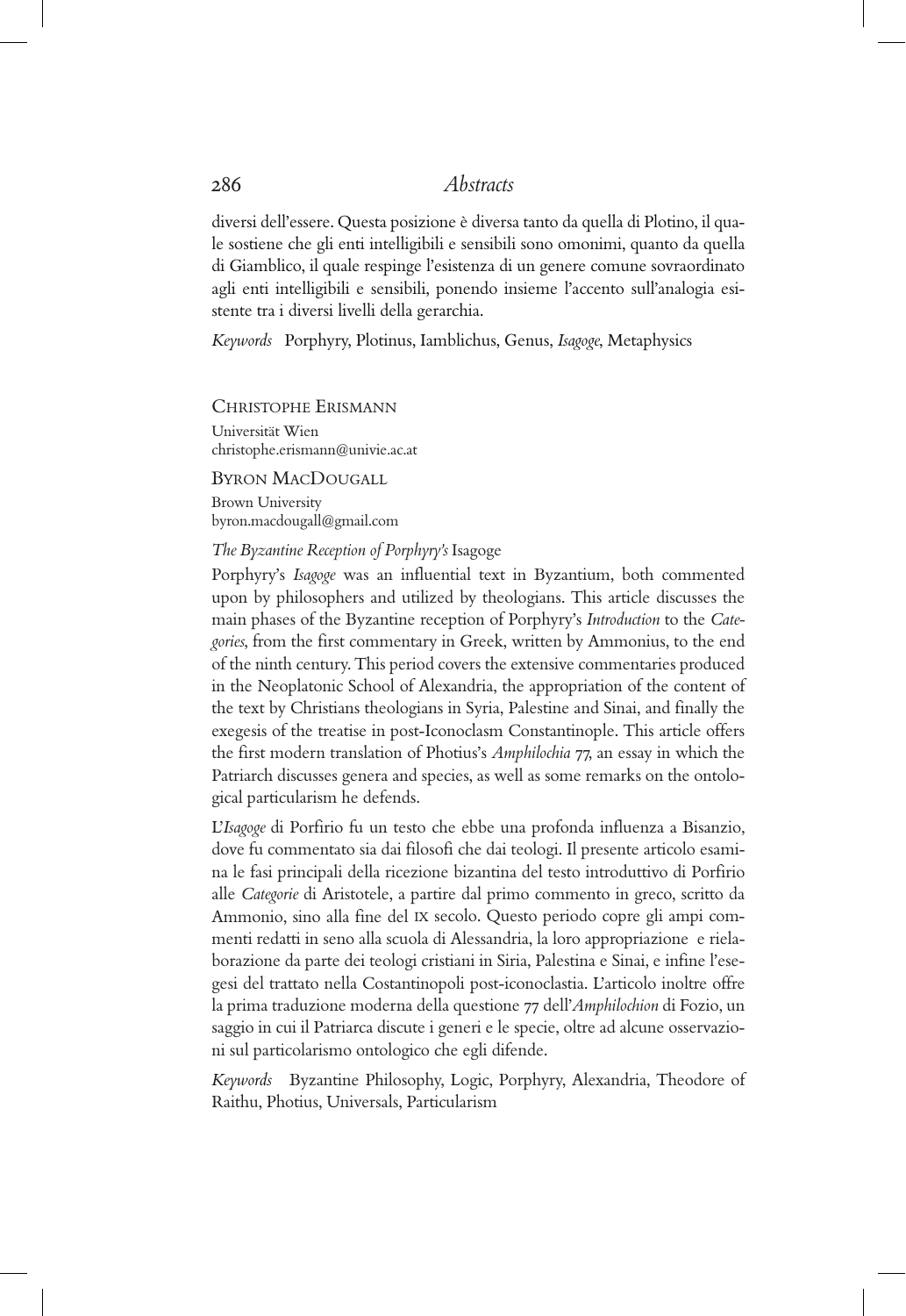## HENRI HUGONNARD-ROCHE

CNRS, Centre Jean Pépin, Paris hhugonnardroche@gmail.com

*Sur la réception syriaque et arabe de l'*Isagoge *de Porphyre (corpus, réseaux d'énoncés, doctrine)*

The aim of this paper is to investigate the textual tradition of the Isagoge, at first in the Syriac cultural tradition, and then in the Christian school of the Tenth-Century Baghdad. We are interested in the formation of the logical corpus in these two traditions, and in the use of statements borrowed from the Isagoge in some texts concerning logical, or more generally philosophical, problems.

Lo scopo di questo articolo è quello di indagare la tradizione testuale dell'*Isagoge*, prima nella tradizione culturale siriaca e poi nella scuola cristiana del X secolo a Baghdad. L'articolo si occupa della formazione del corpus logico in queste due tradizioni, e dell'uso di affermazioni mutuate dall'*Isagoge* in alcuni testi riguardanti problemi logici, o più in generale filosofici.

Keywords Syriac corpus of logic, Sergius of Rēš<sup>4</sup>aynā, Philosophical school of Qenneshre, Philosophical school of Baghdad, Commmentaries on Aristotle's *Categories*, Paul the Persian

SILVIA DI VINCENZO Scuola Normale Superiore silvia.divincenzo@sns.it

# *Porphyry's* Isagoge *between Bagdād and Hama<u>d</u>ān: Yah. ya- ibn 'Adı- and Avicenna on Individuality*

The *Kitāb al-Šifā*' is by far the philosophical *summa* in which Avicenna's allegiance to previous exegetical tradition is most evident, thus representing a unique standpoint to the inquiry into Avicenna's sources. The present paper aims at showing how the *Kitāb al-Madhal* of the Šifā<sup>,</sup> is able to provide new insights into Avicenna's reception of Porphyry's *Isagoge* and to allow a more precise study of Avicenna's acquaintance with previous and contemporary literature on the subject. As a result of the survey, new evidence is found that allows to reconstruct a debate between Avicenna and leading Baġdād Aristotelians like Yahyā ibn 'Adī concerning the notion of 'individual' in logic.

Il *Kitāb al-Šifā'* è in assoluto la *summa* filosofica in cui il ricorso di Avicenna alla tradizione esegetica precedente è più evidente e rappresenta, pertanto, un punto di partenza unico per lo studio delle fonti di Avicenna. Questo articolo .<br>intende mostrare come il *Kitāb al-Madhal* dello *Šifā*' possa offrire nuovi ele-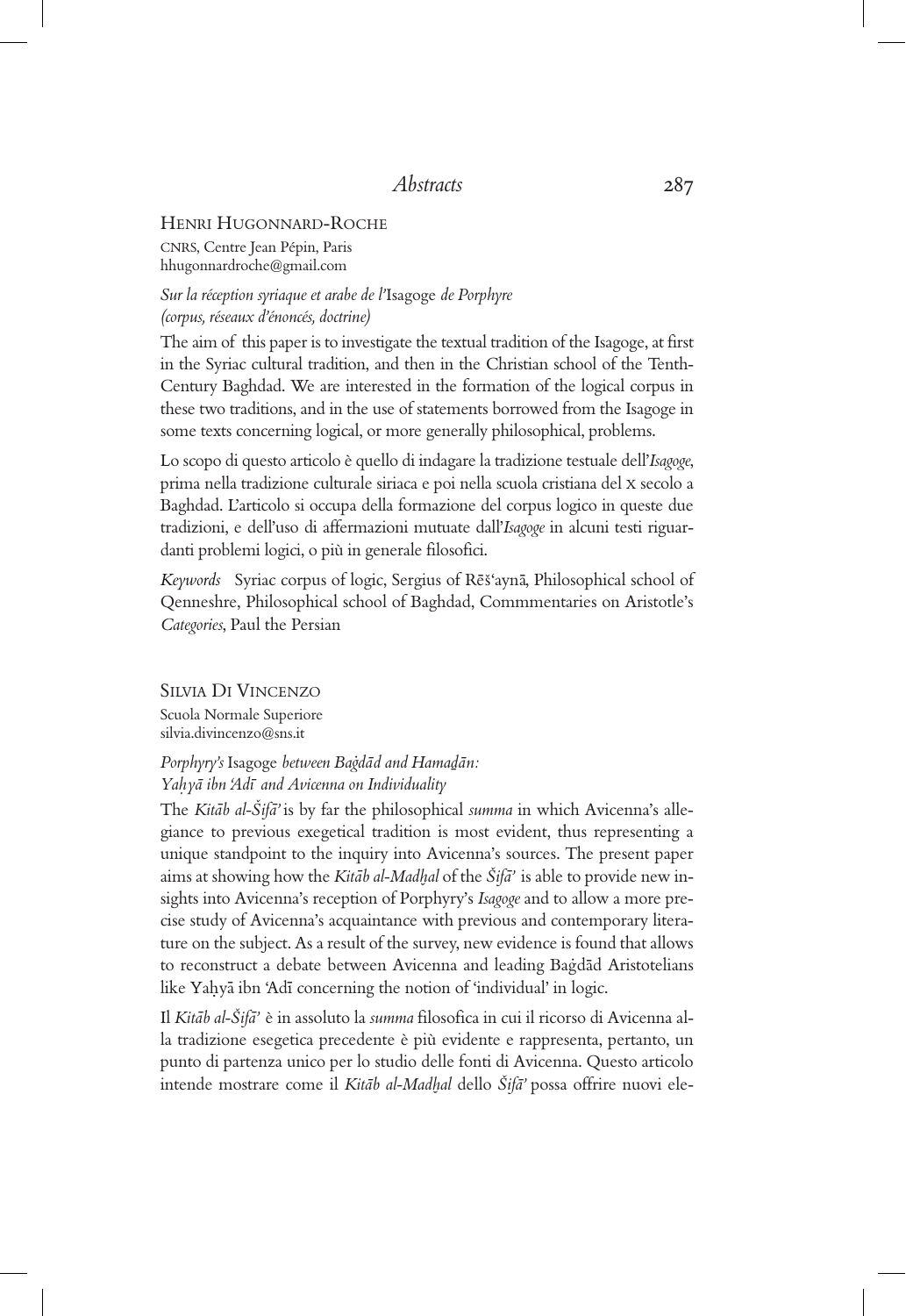menti sulla ricezione dell'*Isagoge* di Porfirio da parte di Avicenna e come permetta uno studio più preciso della conoscenza, da parte di Avicenna, della letteratura anteriore e contemporanea sull'argomento. Da questa ricerca sono emerse nuove evidenze che consentono di ricostruire un dibattito sul concetto di 'individuo' in logica occorso tra Avicenna e influenti aristotelici di Bagdad quali Yaḥyā ibn 'Adī<mark>.</mark>

Keywords Avicenna, Yahyā ibn 'Adī, Porphyry, *Isagoge*, Individual, Equivocity, Predication

JOHN MARENBON Trinity College, Cambridge im258@cam.ac.uk

#### *The* Isagoge *in the Latin Tradition until c. 1200*

This article sets out how Porphyry's *Isagoge* was used in the Latin tradition, from its first Latin user in the mid-fourth century until c. 1200. The richest evidence for the work's use is provided by 30 surviving twelfth-century commentaries, almost all unpublished. This article includes as an appendix a detailed catalogue of these commentaries and provides the first ever full survey of them.

Questo articolo illustra come l'*Isagoge* di Porfirio sia stata utilizzata nella tradizione latina, dal suo primo utilizzatore latino a metà del IV secolo fino al 1200 circa. La prova più ricca per l'uso dell'opera è fornita da 30 commenti superstiti del XII secolo, soprattutto inediti. Questo articolo include inoltre in appendice un catalogo dettagliato di questi commenti e ne fornisce la prima panoramica completa.

*Keywords* Logic, Porphyry, Boethius, Aristotle, Universals, Commentaries

ALESSANDRO D. CONTI Università dell'Aquila alessandro.conti@cc.univaq.it

*Parts and Wholes in Paul of Venice's* Expositio super Vniuersalia Porphyrii*: the Metaphysical Composition of Material Beings*

Paul of Venice was one of the most prominent and interesting thinkers of the whole Middle Ages. His last work, the *Expositio super Vniuersalia Porphyrii* (1428) is not only an analytical commen-tary on the *Isagoge*, but a true summa of the doctrines on universals, individuals and individuation, categories, identity and distinction, and the nature and rules of predication from Albert the Great until the beginning of the 15<sup>th</sup> century. In this article, an interesting as-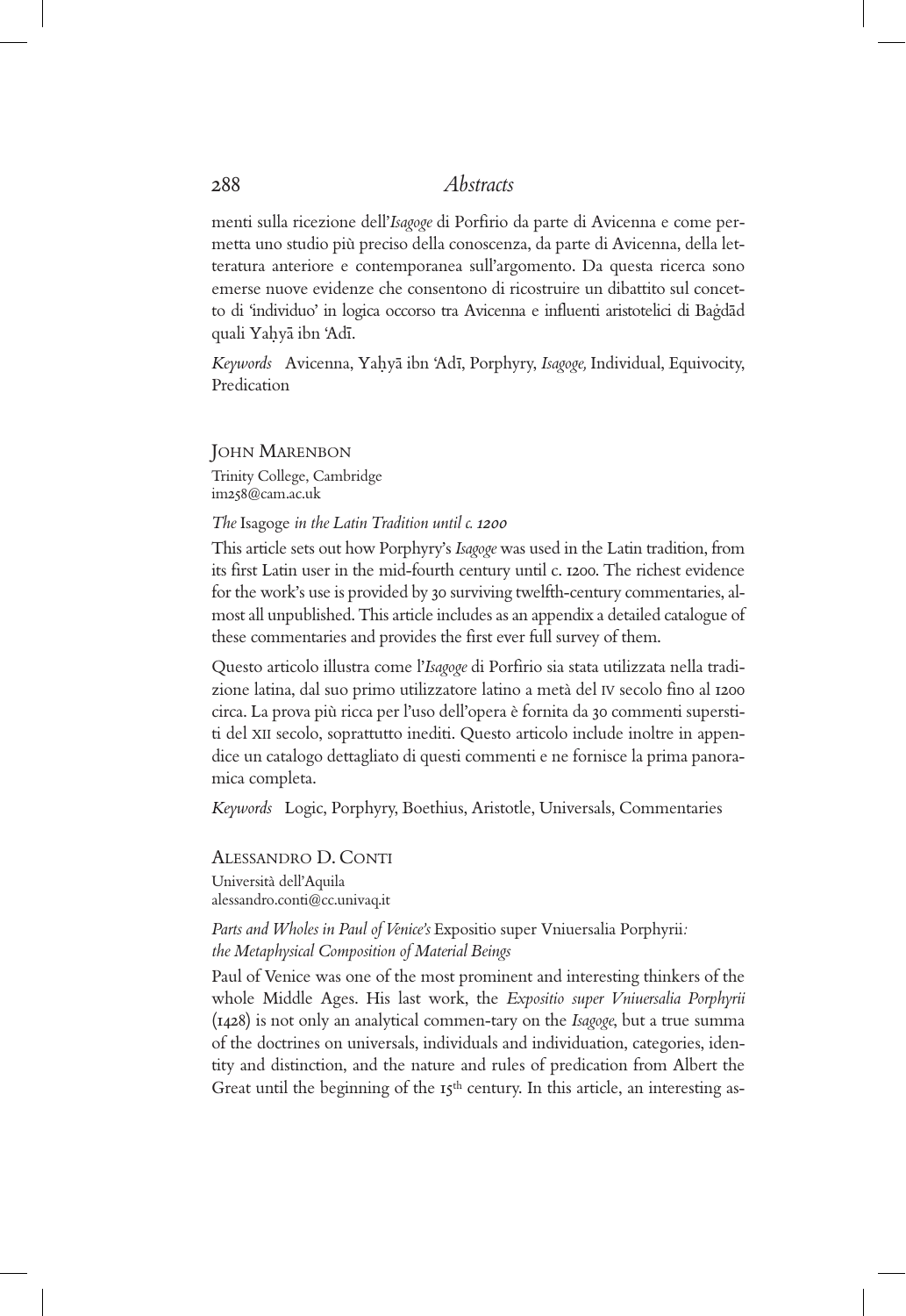pect of his logico-metaphysical system, until now neglected, namely his mereology, will be dealt with. This will shed new light on the problem of the metaphysical composition of the material beings in Paul of Venice, which is the central point in his world view.

Paolo Veneto è stato uno dei più importanti e interessanti pensatori di tutto il Medioevo. La sua ultima opera, l'*Expositio super Vniuersalia Porphyrii* (1428) non è solo un commento analitico all'*Isagoge* di Porfirio, ma una vera e propria summa delle dottrine su universali, individui e individuazione, categorie, identità e distinzione, natura e regole della predicazione da Alberto Magno sino all'inizio del secolo XV. Questo saggio esamina un aspetto interessante del suo sistema logico-metafisico, a tutt'oggi trascurato, cioè la sua mereologia, teoria che getta nuova luce sul problema della composizione metafisica degli esseri materiali in Paolo Veneto – cioè sul punto centrale della sua visione del mondo.

*Keywords* Paul of Venice, *Isagoge*, Medieval mereology

## TIZIANO DORANDI

CNRS, Centre Jean Pépin, Paris tiziano.dorandi@wanadoo.fr

# *Il corso di Poliziano sulla* Isagoge *di Porfirio e le* Categorie *di Aristotele nello Studio fiorentino (1491/1492)*

The manuscript *Parisinus* gr. 3069 preserves notes taken by Angelo Poliziano (1454-1494) for the preparation of his course of 1491/1492 at the Florentine Studio on Porphyry's *Isagoge* and Aristotle's *Categories*. Poliziano's sources are the Greek Neoplatonist commentators and Boethius's comments to the two works. This material, studied together with Poliziano's *Praelectiones* to his courses on Porphyry and Aristotle in the years 1491-1494, sheds light on Poliziano's *modus operandi* and takes into account his impressive philosophical readings.

Il manoscritto *Parisinus* gr. 3069 trasmette appunti autografi di Angelo Poliziano (1454-1494) destinati al corso che tenne nel 1491/1492 allo Studio fiorentino sull'*Isagoge* di Porfirio e sulle *Categorie* di Aristotele. La fonte di Poliziano sono i commentatori greci neoplatonici e i commenti di Boezio a quei due scritti. Questo materiale, studiato insieme alle *praelectiones* ai corsi su Porfirio e Aristotele degli anni 1491-1494, getta luce sul *modus operandi* di Poliziano e prova la vastità delle letture filosofiche dell'umanista toscano.

*Keywords* Poliziano, Florentine Studio, Porphyry, Aristotle, Teaching of Aristotelian philosophy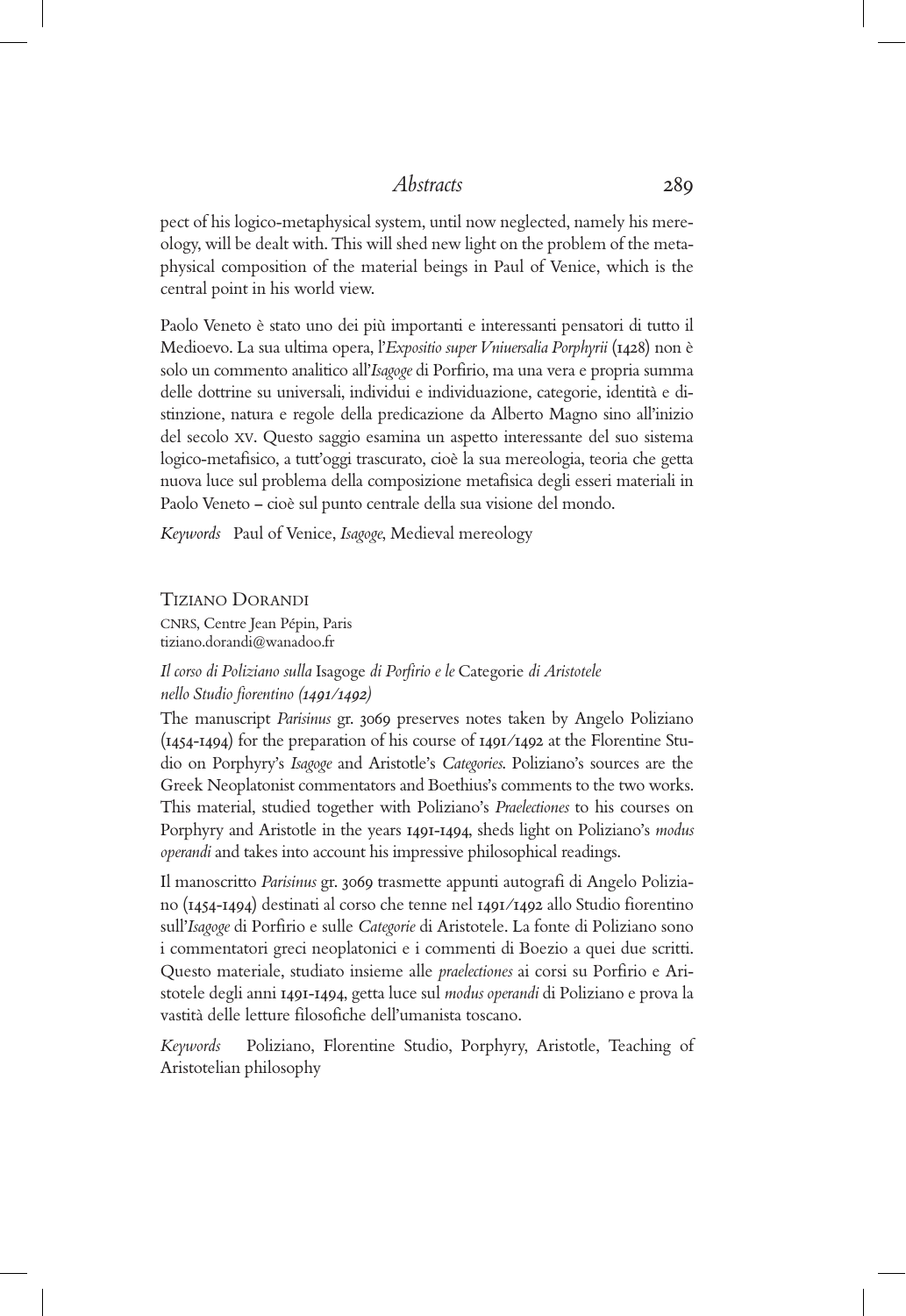ENRICO MORO Università di Padova enrilux@gmail.com

Creatio, conuersio, formatio. *Uno schema agostiniano?*

The paper aims to show that representing Augustine's doctrine of creation through the triad *creatio-conversio-formatio* is only partially correct. Augustine, in fact, uses "creatio" to designate the achievement of the divine creation, rather than (as we normally do) its first stage. Moreover, he conceives of the creation as a two-stage process, that the divine Trinity both started and accomplished.

L'articolo propone una discussione relativa alla triade *creatio-conversio-formatio*, suggerendo come il suo impiego risulti solo parzialmente adeguato a sintetizzare la dottrina agostiniana della creazione. L'analisi svolta mostra, in primo luogo, come il sostantivo *creatio* sia impiegato da Agostino per designare l'atto creativo nel suo complesso, e non unicamente il suo momento iniziale. In secondo luogo, chiarisce come per Agostino la creazione sia un processo a due fasi, iniziato e portato a compimento dall'intera Trinità divina.

*Keywords* Augustine, Creation, Conversion, Genesis, Trinity

GIOVANNI MANDOLINO Università di Padova giovanni.mandolino@phd.unipd.it

*Una citazione del* Liber de causis *in uno scritto cristiano arabo del XIII secolo*

The paper analyzes a short quotation of the Arabic *Liber de causis* in an anonymous Christian Arabic text dating from the 13th century. The analysis focuses on the features which the quotation has in common with the Arabic and Latin versions of the *Liber de causis*.

La nota analizza una breve citazione del testo arabo del *Liber de causis* in un anonimo scritto cristiano arabo del XIII secolo. L'analisi si concentra sulle caratteristiche che accomunano la citazione alla trasmissione araba e a quella latina del *Liber de causis*.

*Keywords Liber de causis*, *Al-sayf al-murhaf fı- l-radd 'ala- al-mus.h. af*, Nagˇm al-Dı-n al-Tufi